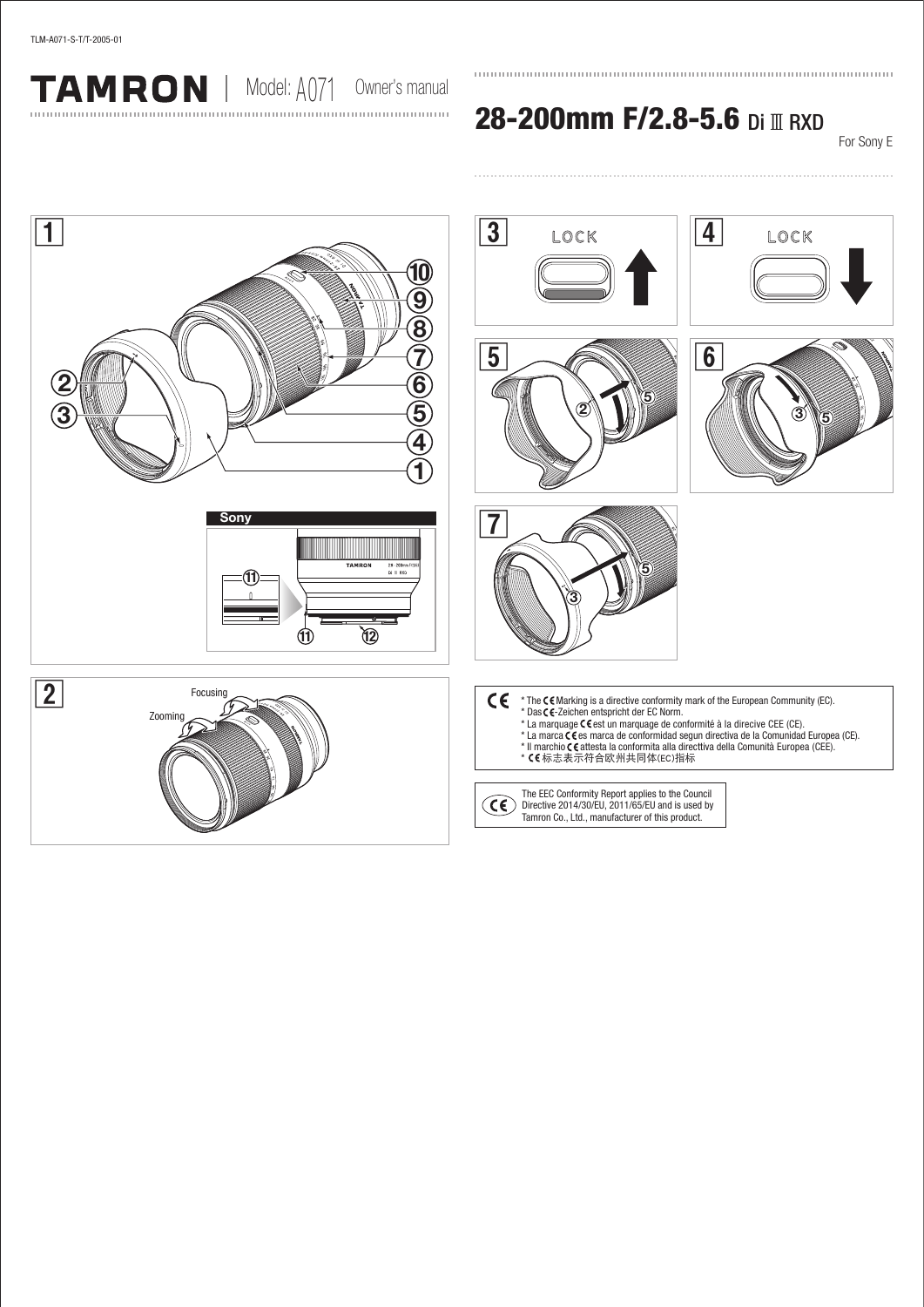# ENGLISH

Thank you for purchasing this Tamron lens. Before using your new lens, please read the contents of this Owner's manual to properly use the lens. Also, it will be important to read the manual of the camera to which you will attach the lens.

After reading, store this Owner's manual in a safe place.

Please read also the document "Precautions for Safe Use of Tamron Lenses" supplied with the lens for the detailed safety precautions to observe when using Tamron lenses.

#### • Explains precautions that help to prevent problems.

• Explains things you should know in addition to basic operations.

#### **PART NAMES (Refer to Fig.**  $\boxed{1}$ **)**

| -- - -                   |                                   |
|--------------------------|-----------------------------------|
| ① Lens hood              | 2 Hood attaching alignment mark   |
| 3 Hood locking mark      | 4 Filter ring                     |
| (5) Hood release mark    | 6 Zooming ring                    |
| 7 Focal length scale     | 8 Focal length mark               |
| <b>9 Focus ring</b>      | 10 Zoom lock switch               |
| 11) Lens attachment mark | 12 Lens-camera interface contacts |
|                          |                                   |

#### MAIN SPECIFICATIONS

| Model                              | A071                                        |  |
|------------------------------------|---------------------------------------------|--|
| Focal Length                       | 28-200 mm                                   |  |
| <b>Maximum Aperture</b>            | $F/2.8 - 5.6$                               |  |
| Angle of View (diagonal)           | 75°23'-12°21'                               |  |
| <b>Optical Construction</b>        | 14/18                                       |  |
| Minimum Object Distance (MOD)      | 0.19 m (7.5") (Wide) / 0.8 m (31.5") (Tele) |  |
| <b>Maximum Magnification Ratio</b> | 1:3.1 (Wide MOD) / 1:3.8 (Tele MOD)         |  |
| <b>Filter Size</b>                 | $0.67$ mm                                   |  |
| Length                             | 117 mm (4.6")                               |  |
| Maximum Diameter                   | ø 74 mm                                     |  |
| Weight                             | 575 g (20.3 oz)                             |  |
| Lens Hood                          | <b>HA036</b>                                |  |
|                                    |                                             |  |

• Length : From tip of front element to mount surface.

• Specifications, appearance, functionality, etc. are subject to change without prior notice.

#### ATTACHING AND REMOVING THE LENS

Remove the rear cap of the lens. Align the lens attachment mark ① and mounting mark on the camera, and then insert the lens.

Turn the lens clockwise until it locks.

To remove the lens, turn the lens in the opposite direction while pressing the lens release button on the camera.

#### л. • Turn off the power of the camera before attaching or removing the lens.

• For details, please read the instruction manual of your camera.

## SWITCHING FOCUS MODE (Ref. Figs.  $\overline{1}$ ,  $\overline{2}$ )

## Select the desired focus mode on the camera.

For manual focusing, turn the focus ring **<sup>®</sup>** to acquire the desired focus.

For details, please read the instruction manual of your camera.

# • In AF mode, it may be difficult for autofocus to work depending on the subject.

#### ZOOMING (Ref. Figs.  $\lceil \overline{1}, \overline{2} \rceil$ )

Turn the zooming ring ⑥ to adjust the focal length (Zoom position) to a desired position.

# **ZOOM LOCK MECHANISM (Ref. Figs.**  $\overline{1}$ **,**  $\overline{3}$ **,**  $\overline{4}$ **)**

You can lock the zooming ring  $@$  at a focal length of 28mm to keep it from rotating.

#### ■ Setting the zoom lock (Ref. Fig. 3)

Align 28mm on the focal length scale  $\vec{Q}$  with the focal length mark  $\vec{Q}$ .

Push the zoom lock switch ⑩ toward the zooming ring.

**Releasing the zoom lock (Ref. Fig.**  $\overline{4}$ **)** 

# Push the zoom lock switch <sup>10</sup> toward the camera.

• To zoom, release the lock, and then rotate the zooming ring.

## LENS HOOD (Ref. Figs.  $[1]$ ,  $[5]$  -  $[7]$ )

A bayonet-type lens hood ① is provided as standard equipment.

We recommend shooting with the hood properly attached because the lens hood eliminates stray light that may affect the picture.

# ■Using the lens hood (Ref. Figs. 5, 6)

Align the hood attaching alignment mark  $\oslash$  of the hood with the hood release mark  $\odot$  of the lens.

Rotate the hood ① in the direction of the arrow until the hood locking mark ③ meets the hood release mark ⑤.

# ■ Stowing the lens hood (Ref. Fig.  $\boxed{7}$ )

You can stow the lens hood ① by attaching it in reverse.

Align the hood locking mark  $\circled{3}$  of the hood with the hood release mark  $\circled{5}$  of the lens. Rotate the hood  $\odot$  in the direction of the arrow until the hood attaching alignment mark  $\odot$ meets the hood release mark ⑤.

 $\bullet$  Be aware that the perimeter of the photographed image may be darkened if the hood  $\circled$  is not attached properly.

#### PRECAUTIONS WHEN SHOOTING

- An internal focusing (IF) system is employed to reduce the minimum focus distance. Because of this, the angle of view may be wider than that of lenses using other focusing systems when shooting at a distance less than infinity.
- When using the flash, remove the lens hood and stand as far as possible from the subject. Depending on the lens and flash used, the lens may block the light from the flash and darken the bottom of the screen.
- Differences in the display systems of cameras may result in the display of values different from the maximum and minimum aperture values in the specifications. This is not an indication of an error.
- For information on the compatibility of the product with cameras, see our website. https://www.tamron.jp/en/support/

#### TO ENSURE LONG-TERM SATISFACTION

- Remove dust and soiling on the lens by using a blower or soft brush. Do not touch the lens with your fingers.
- The lens surface of the front element has been coated to prevent water and oily substances from adhering. Since it will repel water, do not use lens cleaners or other substances but only a dry cloth to clean the front element.
- To clean the lens surface of the rear element, lightly wipe it starting from the center with a commercially available lens cleaning paper, a clean cotton cloth or a microfiber cloth (cleaning cloth for glasses, etc.) moistened with lens cleaner. Do not use a silicone cloth.
- Clean the lens barrel using a silicone cloth. Never use benzene, thinner, or other organic solvents.
- Mildew is a major problem for lenses. Store your lens in a clean, cool, and dry place. When you store the lens in a lens case, store it with a commercially available drying agent and replace the drying agent occasionally.
- Do not touch the lens-camera interface contacts. If dust or stains cause contact problems,
- signals are not transmitted properly between the lens and camera, and malfunctions may occur. • If the temperature changes suddenly, moisture may form within the camera and lens and cause malfunctions. To prevent this, seal your equipment in a plastic bag or similar container. After your
- equipment has adjusted to the ambient temperature, remove it from the bag and use it as usual.



Disposal of Electrical and Electronic Equipment in Private Households. Disposal of used Electrical & Electronic Equipment (Applicable in the European Union and other European countries with separate collection systems)

This symbol indicates that this product shall not be treated as household waste. Instead it shall be collected separately for the recycling of electrical and

electronic equipment. If the new products are purchased, this product might be handed over to the distributor or the collection system of waste electrical and electronic equipment eventually. By ensuring this product is disposed of correctly, you will help prevent potential negative

consequences for the environment and human health, which could otherwise be caused by inappropriate waste handling of this product or components of this product. If this product is disposed illegally, it might cause a possibility of penalties. For more detailed information about recycling of this product, please contact your local Civic Office, your

household waste disposal service or the shop where you purchased the product.